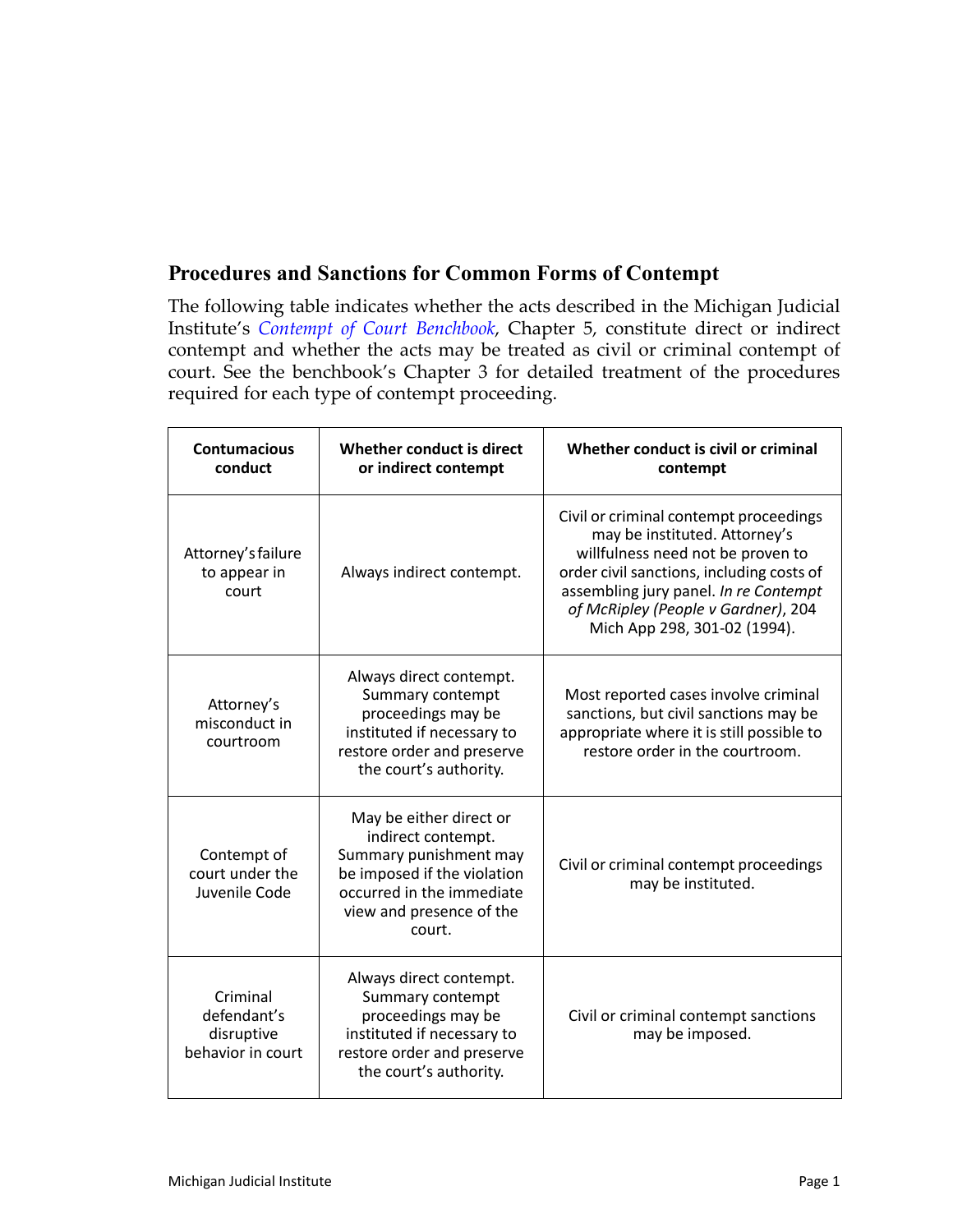| <b>Contumacious</b><br>conduct                                             | Whether conduct is direct<br>or indirect contempt                                                                                                                         | Whether conduct is civil or criminal<br>contempt                                                                                                                                             |
|----------------------------------------------------------------------------|---------------------------------------------------------------------------------------------------------------------------------------------------------------------------|----------------------------------------------------------------------------------------------------------------------------------------------------------------------------------------------|
| Criticism of the<br>court                                                  | May be either direct or<br>indirect contempt.<br>Summary punishment may<br>be imposed if the violation<br>occurred in the immediate<br>view and presence of the<br>court. | Civil or criminal contempt proceedings<br>may be instituted.                                                                                                                                 |
| Failure of<br>witness to<br>appear or testify<br>as ordered by<br>subpoena | Always indirect contempt.                                                                                                                                                 | Civil or criminal contempt proceedings<br>may be instituted.                                                                                                                                 |
| Failure to pay<br>child or spousal<br>support                              | Always indirect contempt.                                                                                                                                                 | Civil contempt proceedings are<br>mandated by MCL 552.631(1), but<br>criminal proceedings may be<br>appropriate in certain situations.<br>Borden v Borden, 67 Mich App 45, 49 n<br>1 (1976). |
| Failure to pay<br>money judgment                                           | Always indirect contempt.                                                                                                                                                 | Civil or criminal contempt proceedings<br>may be instituted, but a coercive civil<br>sanction may better achieve the<br>desired result.                                                      |
| Fiduciaries who<br>violate court<br>orders                                 | Always indirect contempt.                                                                                                                                                 | Civil or criminal contempt proceedings<br>may be instituted.                                                                                                                                 |
| Filing false<br>pleadings and<br>documents                                 | Always indirect contempt.                                                                                                                                                 | Most reported cases involve criminal<br>contempt proceedings.                                                                                                                                |
| Grand jury<br>witness's refusal<br>to testify                              | Always direct contempt.<br>Summary contempt<br>proceedings may be<br>instituted if necessary to<br>restore order and preserve<br>the court's authority.                   | Only civil contempt sanctions may be<br>imposed. Spalter v Wayne Circuit<br>Judge, 35 Mich App 156, 164-65<br>(1971).                                                                        |
| Improper<br>attempt to affect<br>jurors and<br>potential jurors            | Always indirect contempt.                                                                                                                                                 | Criminal contempt proceedings must<br>be instituted.                                                                                                                                         |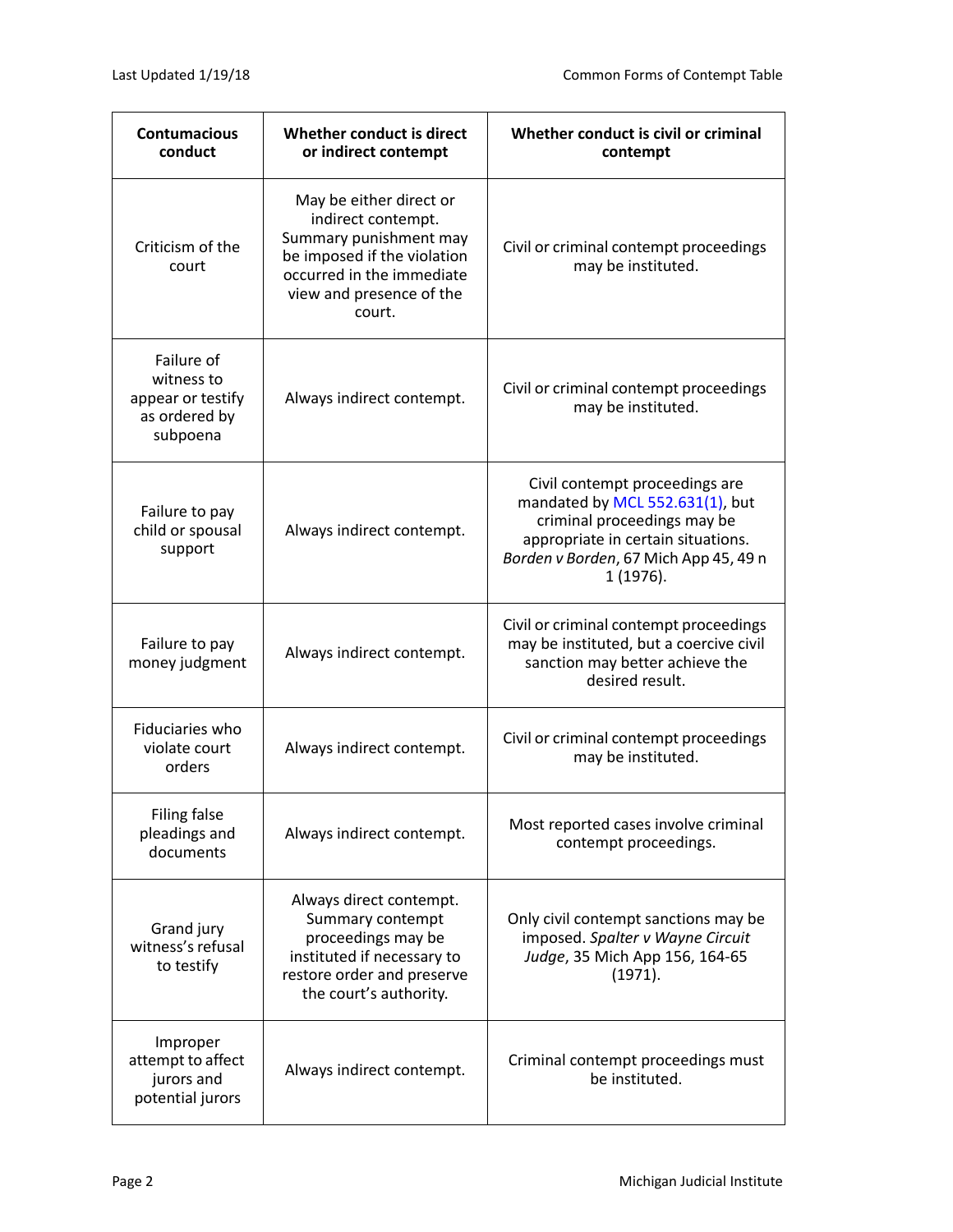| <b>Contumacious</b><br>conduct                                                | Whether conduct is direct<br>or indirect contempt                                                                                                                         | Whether conduct is civil or criminal<br>contempt                                                                                                                                                                                                                                                                     |
|-------------------------------------------------------------------------------|---------------------------------------------------------------------------------------------------------------------------------------------------------------------------|----------------------------------------------------------------------------------------------------------------------------------------------------------------------------------------------------------------------------------------------------------------------------------------------------------------------|
| Improper<br>attempt to affect<br>witness<br>testimony                         | Always indirect contempt.                                                                                                                                                 | Criminal contempt proceedings must<br>be instituted. Russell v Wayne Circuit<br>Judge, 136 Mich 624, 625 (1904).                                                                                                                                                                                                     |
| Juror misconduct                                                              | Usually indirect contempt.                                                                                                                                                | Civil or criminal contempt proceedings<br>may be instituted.                                                                                                                                                                                                                                                         |
| Obstructing<br>judicial process<br>or service                                 | Always indirect contempt.                                                                                                                                                 | Civil or criminal contempt proceedings<br>may be instituted.                                                                                                                                                                                                                                                         |
| Parties and<br>attorneys in civil<br>cases who<br>violate discovery<br>orders | Always indirect contempt.                                                                                                                                                 | Civil or criminal contempt proceedings<br>may be instituted.                                                                                                                                                                                                                                                         |
| Violation of<br>court order                                                   | May be either direct or<br>indirect contempt.<br>Summary punishment may<br>be imposed if the violation<br>occurred in the immediate<br>view and presence of the<br>court. | Civil or criminal contempt proceedings<br>may be instituted.                                                                                                                                                                                                                                                         |
| Violation of<br>court order<br>regarding<br>nuisance                          | Always indirect contempt.                                                                                                                                                 | Criminal contempt proceedings must<br>be instituted. Michigan ex rel Wayne<br>Pros v Powers, 97 Mich App 166, 171<br>(1980).                                                                                                                                                                                         |
| Violation of<br>parenting time<br>order in divorce<br>judgment                | Always indirect contempt.                                                                                                                                                 | If it is possible to restore the status<br>quo by granting additional parenting<br>time, civil contempt proceedings may<br>be instituted. If it is not possible to<br>restore the status quo, criminal<br>contempt proceedings may be<br>instituted. Jaikins v Jaikins, 12 Mich<br>App 115, 121 (1968). <sup>1</sup> |